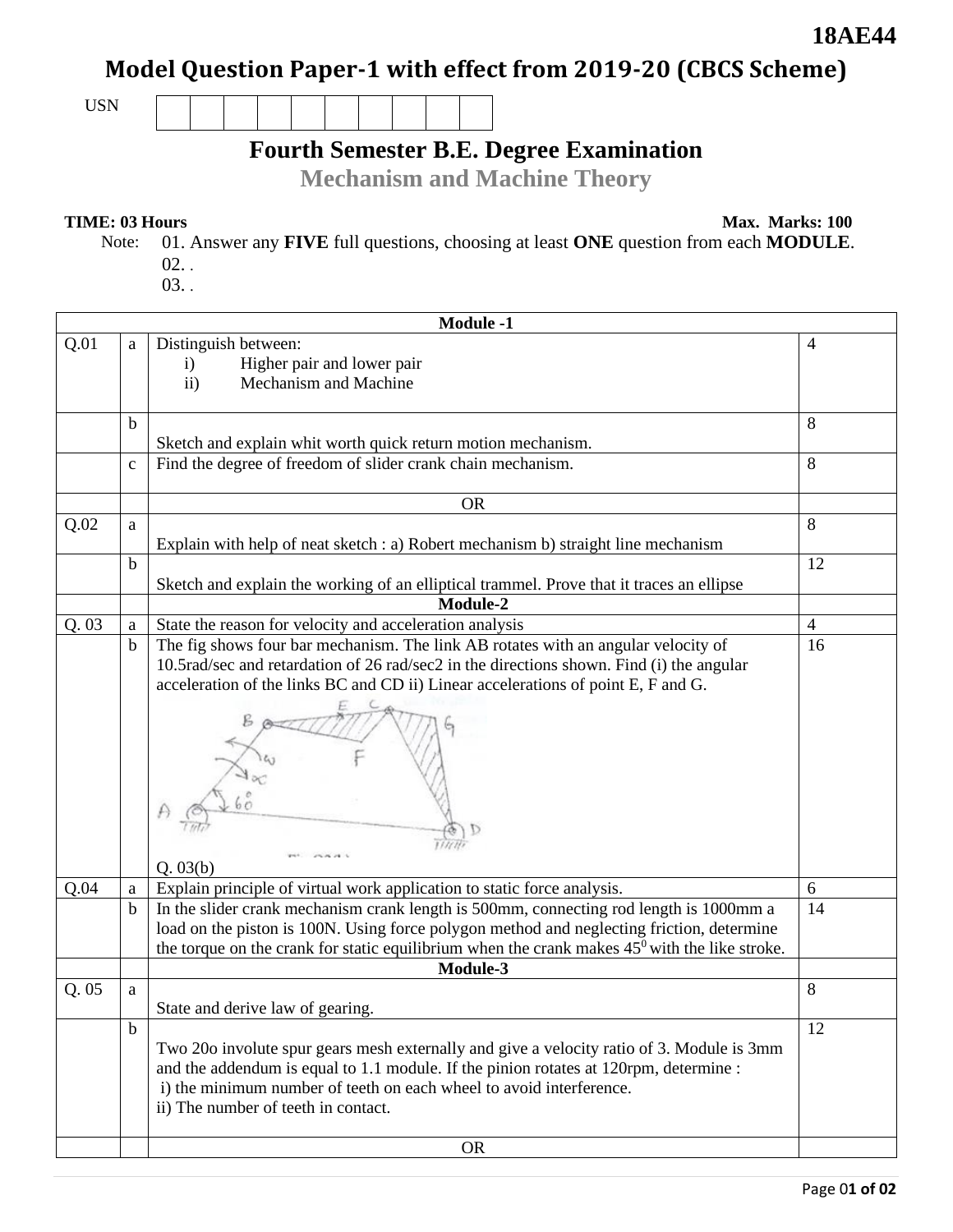## **18AE44**

| Q.06  | a           | Explain epicycle gear train with neat sketch                                                                                                                                                                                                                                                                                                                                                                                                                                                                                                                                                                                                                                                                                                                                                 | 8              |
|-------|-------------|----------------------------------------------------------------------------------------------------------------------------------------------------------------------------------------------------------------------------------------------------------------------------------------------------------------------------------------------------------------------------------------------------------------------------------------------------------------------------------------------------------------------------------------------------------------------------------------------------------------------------------------------------------------------------------------------------------------------------------------------------------------------------------------------|----------------|
|       | $\mathbf b$ | An epicycle gear train consists of three gears 1, 2 and 3 as shown in Fig.06 (b), the internal<br>gear 1 has 72 teeth and gear 3 has 32 teeth. The gear 2 meshes with both gear 1 and 3 and is<br>carried on arm A which rotates about center O2 at 20 rpm. If the gear 1 is fixed, determine<br>the speed of gear 2 and 3.<br>Q.06(b)                                                                                                                                                                                                                                                                                                                                                                                                                                                       | 12             |
|       |             | Module-4                                                                                                                                                                                                                                                                                                                                                                                                                                                                                                                                                                                                                                                                                                                                                                                     |                |
| Q. 07 | a           | Explain static and dynamic balancing.                                                                                                                                                                                                                                                                                                                                                                                                                                                                                                                                                                                                                                                                                                                                                        | $\overline{4}$ |
|       | $\mathbf b$ | A shaft running in bearing carries masses 20, 30 and 40 kg in planes A, B and C with C.G.<br>from the axis of the shaft 30 mm, 20 mm and 15 mm respectively. The distances of planes B<br>and C from A are 1000 mm and 2000 mm to the right of A. The relative angular positions of<br>the C.G of the unbalanced masses are such that they are in static balance. To obtain<br>complete dynamic balance suitable masses are introduced in planes D and E with C.G. 100<br>mm from the axis. D is 500 mm to the left of A and E 500 mm to the right of C. Determine<br>the position and magnitude of the balancing masses                                                                                                                                                                     | 16             |
|       |             | <b>OR</b>                                                                                                                                                                                                                                                                                                                                                                                                                                                                                                                                                                                                                                                                                                                                                                                    |                |
| Q.08  | a           | Explain 'direct and reverse crank' method of determining the unbalanced forces in radial<br>engines.                                                                                                                                                                                                                                                                                                                                                                                                                                                                                                                                                                                                                                                                                         | 6              |
|       | b           | The following data refer to a twin V-engine. Angles between the cranks: 90o, Mass of<br>rotating parts of the crank: 1.5 kg. Mass of each piston is I kg. Mass of connecting rod: 1.5<br>kg. Length of crank:60 mm, length of connecting rod:240 mm. Distance of C.G from<br>gudgron pin is 140 mm. Prove that the primary forces due to reciprocating parts can be<br>balanced by rotating parts. Hence assuming that connecting rod mass can be divided into<br>two equivalent masses at gudgron pin and crank pin centers, find the balancing mass<br>required to balance the rotating parts and primary forces due to reciprocating parts at radius<br>100 mm. If the engine runs at 1200 rpm, what is the maximum magnitude of secondary<br>force and the corresponding crank position? | 14             |
|       |             | Module-5                                                                                                                                                                                                                                                                                                                                                                                                                                                                                                                                                                                                                                                                                                                                                                                     |                |
| Q.09  | a           | Explain the effect of gyroscope on a ship under i) Steering ii) Pitching and iii) Rolling                                                                                                                                                                                                                                                                                                                                                                                                                                                                                                                                                                                                                                                                                                    | 8              |
|       | $\mathbf b$ | Each rod wheel of a moter cycle as of 600mm diameter and has a moment of inertia 1.1kg-<br>m2. The motor cycle and a rider together weigh 220kg and combined center of masses<br>620mm, above the ground level wheel the motor cycle is upright the moment of inertia of<br>rotating parts of the engine is 0.18kh-m2. the engine rotates at 4.5 times the speed of the<br>wheel in the same sense. Find the angle of heel necessary when the motor cycle is turn of 35<br>m radius at a speed of 72Km/hr.                                                                                                                                                                                                                                                                                   | 14             |
|       |             | <b>OR</b>                                                                                                                                                                                                                                                                                                                                                                                                                                                                                                                                                                                                                                                                                                                                                                                    |                |
| Q.10  | a           | Derive an expression to determine the speed of the porter governor.                                                                                                                                                                                                                                                                                                                                                                                                                                                                                                                                                                                                                                                                                                                          | 6              |